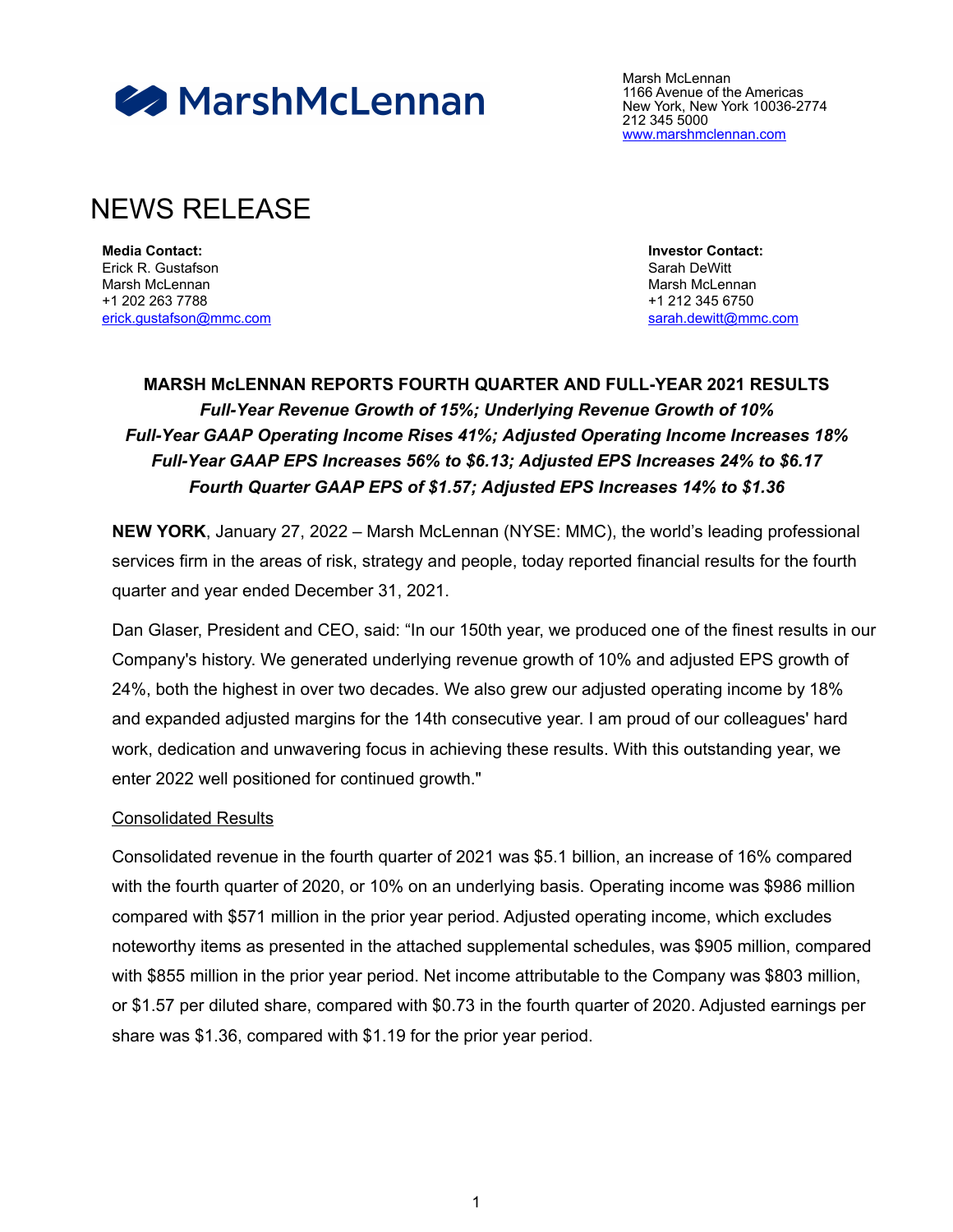For the year 2021, revenue was \$19.8 billion, an increase of 15% compared with 2020, or 10% on an underlying basis. Operating income was \$4.3 billion, and adjusted operating income rose 18% to \$4.3 billion. Net income attributable to the Company was \$3.1 billion. Earnings per share increased 56% to \$6.13. Adjusted earnings per share increased 24% to \$6.17 compared with \$4.97 in 2020.

## Risk & Insurance Services

Risk & Insurance Services revenue was \$3.0 billion in the fourth quarter of 2021, an increase of 20%, or 9% on an underlying basis. Operating income was \$667 million, compared with \$463 million in the fourth quarter of 2020. Adjusted operating income increased 6% to \$557 million. For the year 2021, revenue was \$12.1 billion, an increase of 17%, or 10% on an underlying basis. Operating income was \$3.1 billion, compared to \$2.3 billion in 2020. Adjusted operating income rose 17% to \$3.0 billion.

Marsh's revenue in the fourth quarter of 2021 was \$2.9 billion, an increase of 22%, or 9% on an underlying basis. In U.S./Canada, underlying revenue rose 11%. International operations underlying revenue increased 7% compared to the prior year period, reflecting underlying growth of 14% in Latin America, 10% in Asia Pacific and 5% in EMEA. For the year 2021, Marsh's revenue growth was 19%, or 11% on an underlying basis.

Guy Carpenter's fourth quarter revenue was \$170 million, an increase of 4%, or 5% on an underlying basis. For the year 2021, Guy Carpenter's revenue grew 10% compared to a year ago, or 9% on an underlying basis.

# **Consulting**

Consulting revenue was \$2.1 billion in the fourth quarter of 2021, an increase of 10%, or 11% on an underlying basis. Operating income increased 120% to \$395 million, compared with \$179 million in the fourth quarter of 2020. Adjusted operating income was \$410 million, an increase of 6% compared with \$387 million in the fourth quarter of 2020. For the year 2021, revenue was \$7.8 billion, an increase of 12%, or 10% on an underlying basis. Operating income was \$1.5 billion, compared with \$1.0 billion in 2020. Adjusted operating income increased 19% to \$1.5 billion.

Mercer's revenue was \$1.4 billion in the fourth quarter of 2021, an increase of 5%, or 6% on an underlying basis. Wealth, with revenue of \$648 million, increased 4% on an underlying basis. Health, with revenue of \$457 million, increased 4% on an underlying basis. Career revenue of \$272 million increased 15% on an underlying basis. For the year 2021, Mercer's revenue increased 7%, or 5% on an underlying basis.

Oliver Wyman's revenue was \$722 million in the fourth quarter of 2021, an increase of 22% on an underlying basis. For the year 2021, Oliver Wyman's revenue was \$2.5 billion, an increase of 21% on an underlying basis.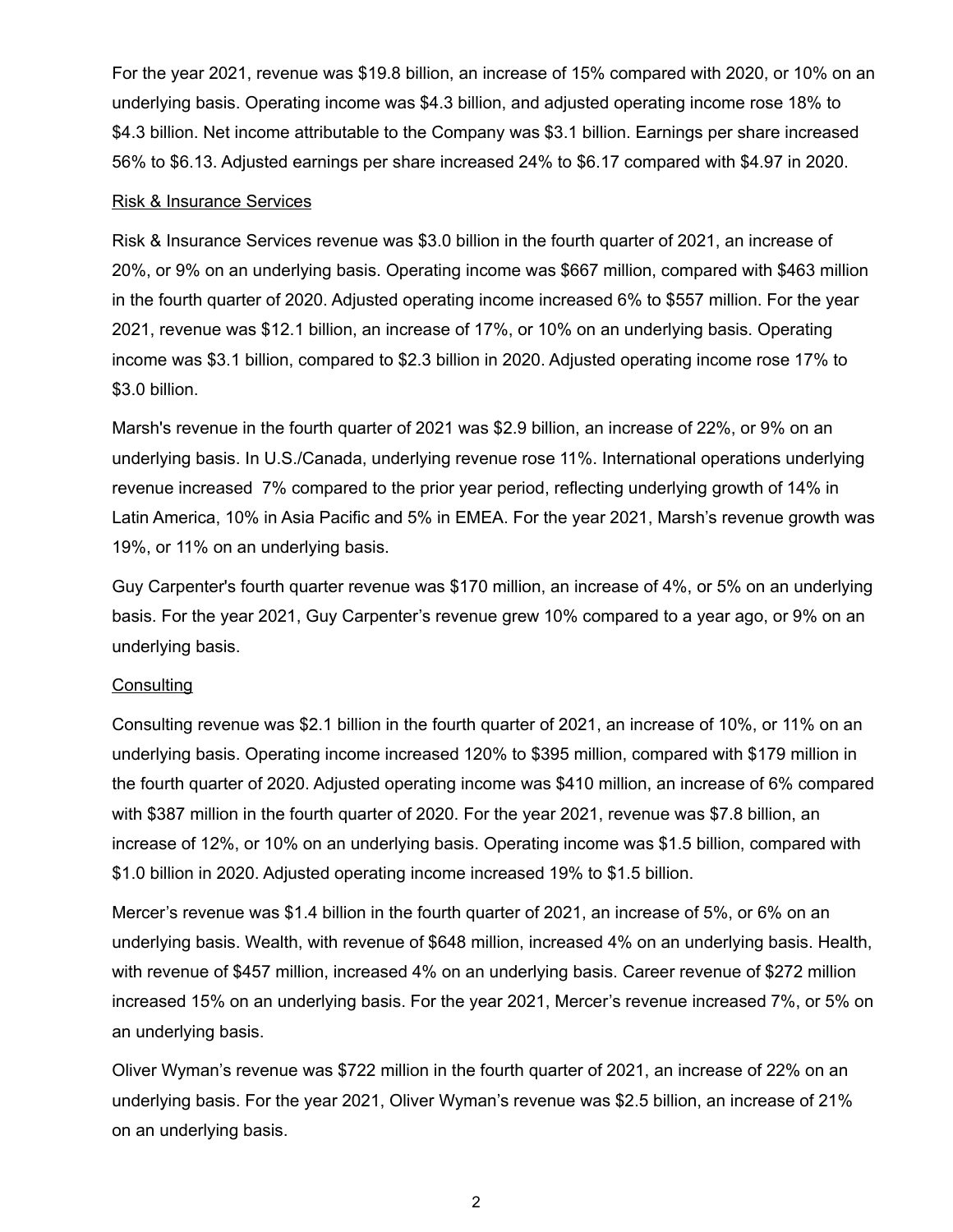## **Other Items**

For the year 2021, Marsh McLennan Agency (MMA) completed 11 transactions with approximately \$170 million of combined revenue, including the acquisition of PayneWest, one of the largest independent agencies in the U.S.

Marsh announced in December that it increased its stake in Marsh India Insurance Brokers Pvt. Ltd. from 49% to 92%.

The Company repurchased 2.6 million shares of stock for \$425 million in the fourth quarter. For the year 2021, the Company repurchased 7.9 million shares for \$1.2 billion.

In the fourth quarter of 2021, the Company raised \$750 million of senior notes and repaid \$500 million of senior notes due in January 2022.

## Conference Call

A conference call to discuss fourth quarter 2021 results will be held today at 8:30 a.m. Eastern time. To participate in the teleconference, please dial +1 866 437 7574. Callers from outside the United States should dial +1 409 220 9376. The access code for both numbers is 8019728. The live audio webcast may be accessed at [marshmclennan.com](www.marshmclennan.com). A replay of the webcast will be available approximately two hours after the event.

## **About Marsh McLennan**

[Marsh McLennan](http://www.marshmclennan.com/) (NYSE: MMC) is the world's leading professional services firm in the areas of risk, strategy and people. The Company's 83,000 colleagues advise clients in 130 countries. With annual revenue of nearly \$20 billion, Marsh McLennan helps clients navigate an increasingly dynamic and complex environment through four market-leading businesses. [Marsh](http://www.marsh.com/) provides data-driven risk advisory services and insurance solutions to commercial and consumer clients. [Guy Carpenter](http://www.guycarp.com/) develops advanced risk, reinsurance and capital strategies that help clients grow profitably and pursue emerging opportunities. [Mercer](http://www.mercer.com/) delivers advice and technology-driven solutions that help organizations redefine the world of work, reshape retirement and investment outcomes, and unlock health and well being for a changing workforce. [Oliver Wyman](http://www.oliverwyman.com/) serves as a critical strategic, economic and brand advisor to private sector and governmental clients. For more information, visit [marshmclennan.com](www.marshmclennan.com), follow us on [LinkedIn](https://www.linkedin.com/company/marshmclennan/mycompany/verification/) and [Twitter](https://twitter.com/MarshMcLennan) or subscribe to *[BRINK](https://www.brinknews.com/)*.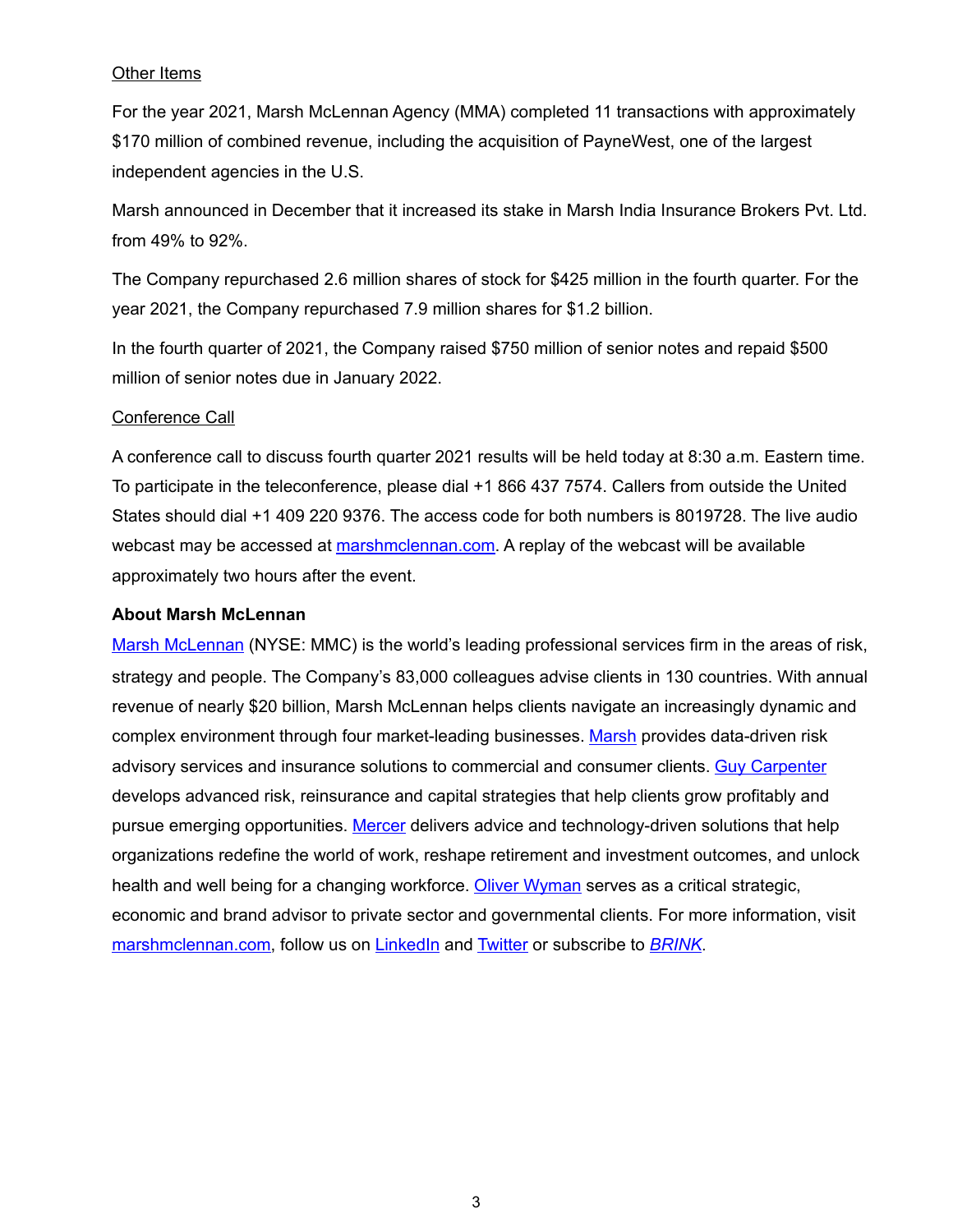### **INFORMATION CONCERNING FORWARD-LOOKING STATEMENTS**

This press release contains "forward-looking statements," as defined in the Private Securities Litigation Reform Act of 1995. These statements, which express management's current views concerning future events or results, use words like "anticipate," "assume," "believe," "continue," "estimate," "expect," "intend," "plan," "project" and similar terms, and future or conditional tense verbs like "could," "may," "might," "should," "will" and "would".

Forward-looking statements are subject to inherent risks and uncertainties that could cause actual results to differ materially from those expressed or implied in our forward-looking statements. Factors that could materially affect our future results include, among other things:

- the impact from lawsuits or investigations arising from errors and omissions, breaches of fiduciary duty or other claims against us in our capacity as a broker or investment advisor;
- the increasing prevalence of ransomware, supply chain and other forms of cyber attacks, and their potential to disrupt our operations and result in the disclosure of confidential client or company information;
- the financial and operational impact of complying with laws and regulations, including anti-corruption laws such as the U.S. Foreign Corrupt Practices Act, U.K. Anti-Bribery Act and cybersecurity and data privacy regulations, in an environment of increased regulatory activity and enforcement;
- our ability to attract, retain and fully develop industry leading talent;
- the impact of and uncertainty around COVID-19;
- the impact of macroeconomic, political or market conditions on us, our clients and the industries in which we operate, including from inflation, foreign exchange and interest rate fluctuations;
- our ability to compete effectively and adapt to changes in the competitive environment, including to respond to technological change, disintermediation, digital disruption and other types of innovation;
- our ability to manage risks associated with our investment management and related services business, particularly in the context of uncertain equity markets, including our ability to execute timely trades in light of increased trading volume and to manage potential conflicts of interest;
- the impact of changes in tax laws, guidance and interpretations, or disagreements with tax authorities; and
- the regulatory, contractual and reputational risks that arise based on insurance placement activities and insurer revenue streams.

The factors identified above are not exhaustive. Marsh McLennan and its subsidiaries operate in a dynamic business environment in which new risks emerge frequently. Accordingly, we caution readers not to place undue reliance on any forward-looking statements, which are based only on information currently available to us and speak only as of the dates on which they are made. The Company undertakes no obligation to update or revise any forward-looking statement to reflect events or circumstances arising after the date on which it is made.

Further information concerning Marsh McLennan and its businesses, including information about factors that could materially affect our results of operations and financial condition, is contained in the Company's filings with the Securities and Exchange Commission, including the "Risk Factors" section and the "Management's Discussion and Analysis of Financial Condition and Results of Operations" section of our most recently filed Annual Report on Form 10-K.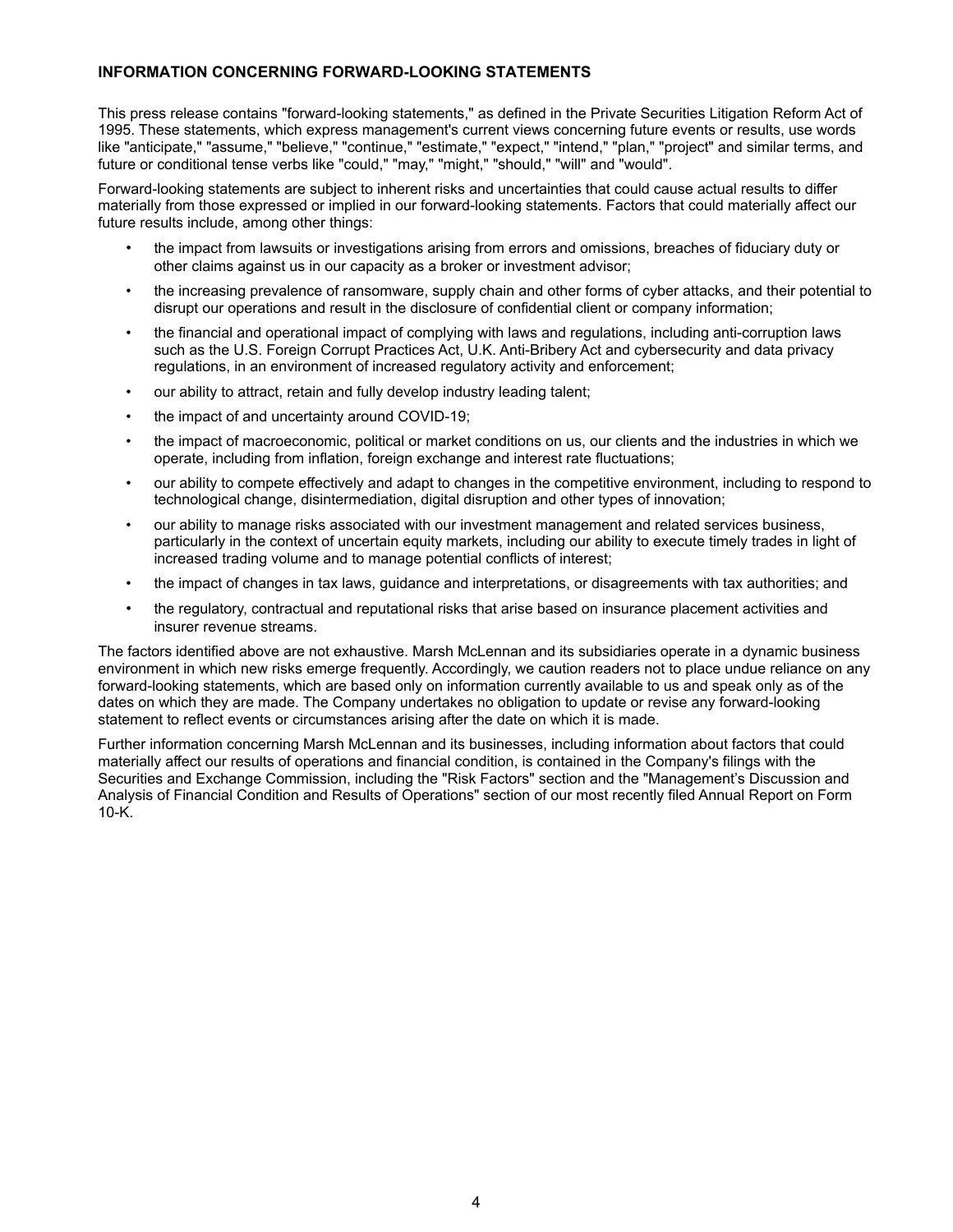#### **Marsh & McLennan Companies, Inc. Consolidated Statements of Income** (In millions, except per share data) (Unaudited)

|                                                               | <b>Three Months Ended</b><br>December 31, |                           |                | <b>Twelve Months Ended</b><br>December 31. |              |    |                |  |  |
|---------------------------------------------------------------|-------------------------------------------|---------------------------|----------------|--------------------------------------------|--------------|----|----------------|--|--|
|                                                               | 2021                                      |                           | 2020           |                                            | 2021         |    | 2020           |  |  |
| <b>Revenue</b>                                                | \$<br>5,137                               | \$                        | 4,416          | \$                                         | 19,820       | \$ | 17,224         |  |  |
| <b>Expense:</b>                                               |                                           |                           |                |                                            |              |    |                |  |  |
| Compensation and benefits                                     | 2,905                                     |                           | 2,650          |                                            | 11,425       |    | 10,129         |  |  |
| Other operating expenses                                      | 1,246                                     |                           | 1,195          |                                            | 4,083        |    | 4,029          |  |  |
| <b>Operating expenses</b>                                     | 4,151                                     |                           | 3,845          |                                            | 15,508       |    | 14,158         |  |  |
| <b>Operating income</b>                                       | 986                                       |                           | 571            |                                            | 4,312        |    | 3,066          |  |  |
| Other net benefit credits                                     | 66                                        |                           | 70             |                                            | 277          |    | 257            |  |  |
| <b>Interest income</b>                                        |                                           |                           | $\overline{2}$ |                                            | $\mathbf{2}$ |    | $\overline{7}$ |  |  |
| <b>Interest expense</b>                                       | (109)                                     |                           | (128)          |                                            | (444)        |    | (515)          |  |  |
| <b>Investment income (loss)</b>                               | 18                                        |                           | 25             |                                            | 61           |    | (22)           |  |  |
| Income before income taxes                                    | 961                                       |                           | 540            |                                            | 4,208        |    | 2,793          |  |  |
| Income tax expense                                            | 154                                       |                           | 161            |                                            | 1,034        |    | 747            |  |  |
| Net income before non-controlling interests                   | 807                                       |                           | 379            |                                            | 3,174        |    | 2,046          |  |  |
| Less: net income attributable to non-controlling<br>interests | 4                                         |                           | 5              |                                            | 31           |    | 30             |  |  |
| Net income attributable to the Company                        | \$<br>803                                 | $\boldsymbol{\mathsf{S}}$ | 374            | \$                                         | 3,143        | \$ | 2,016          |  |  |
| Net income per share attributable to the Company              |                                           |                           |                |                                            |              |    |                |  |  |
| - Basic                                                       | \$<br>1.59                                | \$                        | 0.74           | \$                                         | 6.20         | \$ | 3.98           |  |  |
| - Diluted                                                     | \$<br>1.57                                | \$                        | 0.73           | \$                                         | 6.13         | \$ | 3.94           |  |  |
| Average number of shares outstanding                          |                                           |                           |                |                                            |              |    |                |  |  |
| - Basic                                                       | 504                                       |                           | 507            |                                            | 507          |    | 506            |  |  |
| - Diluted                                                     | 511                                       |                           | 513            |                                            | 513          |    | 512            |  |  |
| <b>Shares outstanding at December 31</b>                      | 504                                       |                           | 508            |                                            | 504          |    | 508            |  |  |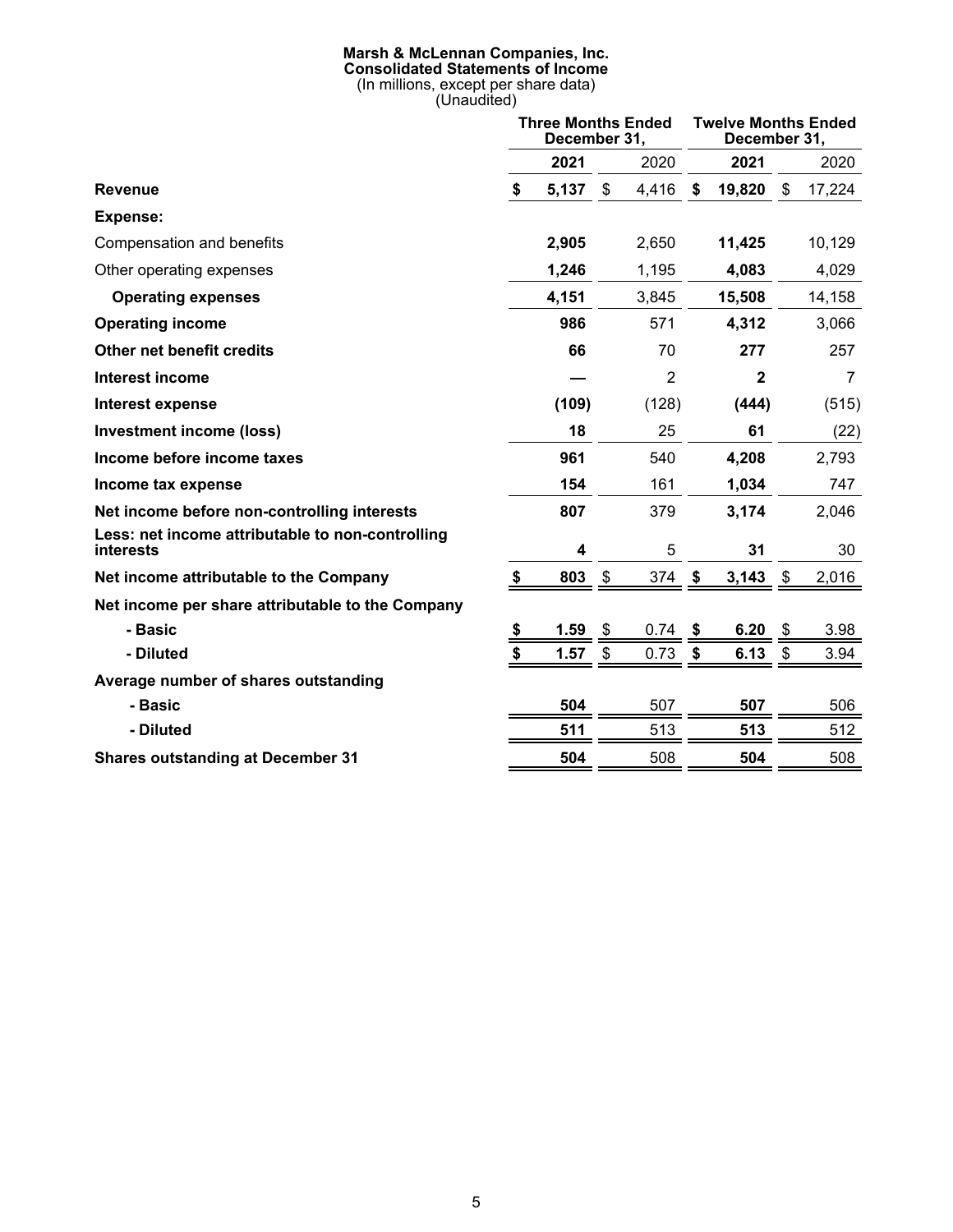#### **Marsh & McLennan Companies, Inc. Supplemental Information - Revenue Analysis Three Months Ended December 31** (Millions) (Unaudited)

The Company conducts business in 130 countries. As a result, foreign exchange rate movements may impact period-to-period comparisons of revenue. Similarly, certain other items such as acquisitions and dispositions, including transfers among businesses, may impact period-to-period comparisons of revenue. Underlying revenue measures the change in revenue from one period to the next by isolating these impacts.

|                                          |             |                                                           |    |         |        | <b>Components of Revenue Change*</b> |                               |          |                                |            |  |  |
|------------------------------------------|-------------|-----------------------------------------------------------|----|---------|--------|--------------------------------------|-------------------------------|----------|--------------------------------|------------|--|--|
|                                          |             | <b>Three Months Ended</b><br>December 31,<br>2021<br>2020 |    |         |        |                                      | $\%$<br>Change<br><b>GAAP</b> | Currency | Acquisitions/<br>Dispositions/ | Underlying |  |  |
|                                          |             |                                                           |    | Revenue | Impact | <b>Other Impact</b>                  | Revenue                       |          |                                |            |  |  |
| <b>Risk and Insurance Services</b>       |             |                                                           |    |         |        |                                      |                               |          |                                |            |  |  |
| Marsh                                    | \$<br>2,876 |                                                           | \$ | 2,364   | 22 %   |                                      | 13 %                          | 9%       |                                |            |  |  |
| <b>Guy Carpenter</b>                     | 170         |                                                           |    | 162     | $4\%$  | (1)%                                 |                               | 5 %      |                                |            |  |  |
| Subtotal                                 | 3,046       |                                                           |    | 2,526   | 21 %   |                                      | 12 %                          | 9%       |                                |            |  |  |
| Fiduciary Interest Income                |             | 3                                                         |    | 6       |        |                                      |                               |          |                                |            |  |  |
| <b>Total Risk and Insurance Services</b> | 3,049       |                                                           |    | 2,532   | 20 %   |                                      | 12%                           | 9%       |                                |            |  |  |
| Consulting                               |             |                                                           |    |         |        |                                      |                               |          |                                |            |  |  |
| Mercer                                   | 1,377       |                                                           |    | 1,312   | 5 %    |                                      | (1)%                          | $6\%$    |                                |            |  |  |
| Oliver Wyman Group                       | 722         |                                                           |    | 590     | 22 %   | (1)%                                 | 1%                            | 22 %     |                                |            |  |  |
| <b>Total Consulting</b>                  | 2,099       |                                                           |    | 1,902   | 10 %   |                                      |                               | 11 %     |                                |            |  |  |
| <b>Corporate Eliminations</b>            |             | (11)                                                      |    | (18)    |        |                                      |                               |          |                                |            |  |  |
| <b>Total Revenue</b>                     | 5,137       |                                                           | S  | 4,416   | 16 %   |                                      | 7%                            | $10 \%$  |                                |            |  |  |

#### **Revenue Details**

The following table provides more detailed revenue information for certain of the components presented above:

|                            |                                           |             |                            |          | <b>Components of Revenue Change*</b>         |            |
|----------------------------|-------------------------------------------|-------------|----------------------------|----------|----------------------------------------------|------------|
|                            | <b>Three Months Ended</b><br>December 31, |             | %<br>Change<br><b>GAAP</b> | Currency | <b>Acquisitions/</b><br><b>Dispositions/</b> | Underlying |
|                            | 2021                                      | 2020        | Revenue                    | Impact   | <b>Other Impact</b>                          | Revenue    |
| Marsh:                     |                                           |             |                            |          |                                              |            |
| <b>EMEA</b>                | \$<br>713                                 | \$<br>688   | 4 %                        | (1)%     | (1)%                                         | 5 %        |
| Asia Pacific               | 560                                       | 269         | 109 %                      | (1)%     | 100 %                                        | 10 %       |
| Latin America              | 155                                       | 141         | $10\%$                     | (4)%     |                                              | 14 %       |
| <b>Total International</b> | 1,428                                     | 1,098       | 30 %                       | (1)%     | 24 %                                         | 7%         |
| U.S./Canada                | 1,448                                     | 1,266       | 14 %                       |          | 3%                                           | 11 %       |
| <b>Total Marsh</b>         | 2,876                                     | \$<br>2,364 | 22 %                       |          | 13 %                                         | 9%         |
| Mercer:                    |                                           |             |                            |          |                                              |            |
| Wealth                     | \$<br>648                                 | \$<br>629   | 3%                         |          | (1)%                                         | 4%         |
| Health                     | 457                                       | 445         | 3%                         | (1)%     | (1)%                                         | 4 %        |
| Career                     | 272                                       | 238         | 14 %                       | (1)%     |                                              | 15 %       |
| <b>Total Mercer</b>        | 1,377                                     | \$<br>1,312 | 5 %                        |          | (1)%                                         | 6%         |

\* Components of revenue change may not add due to rounding.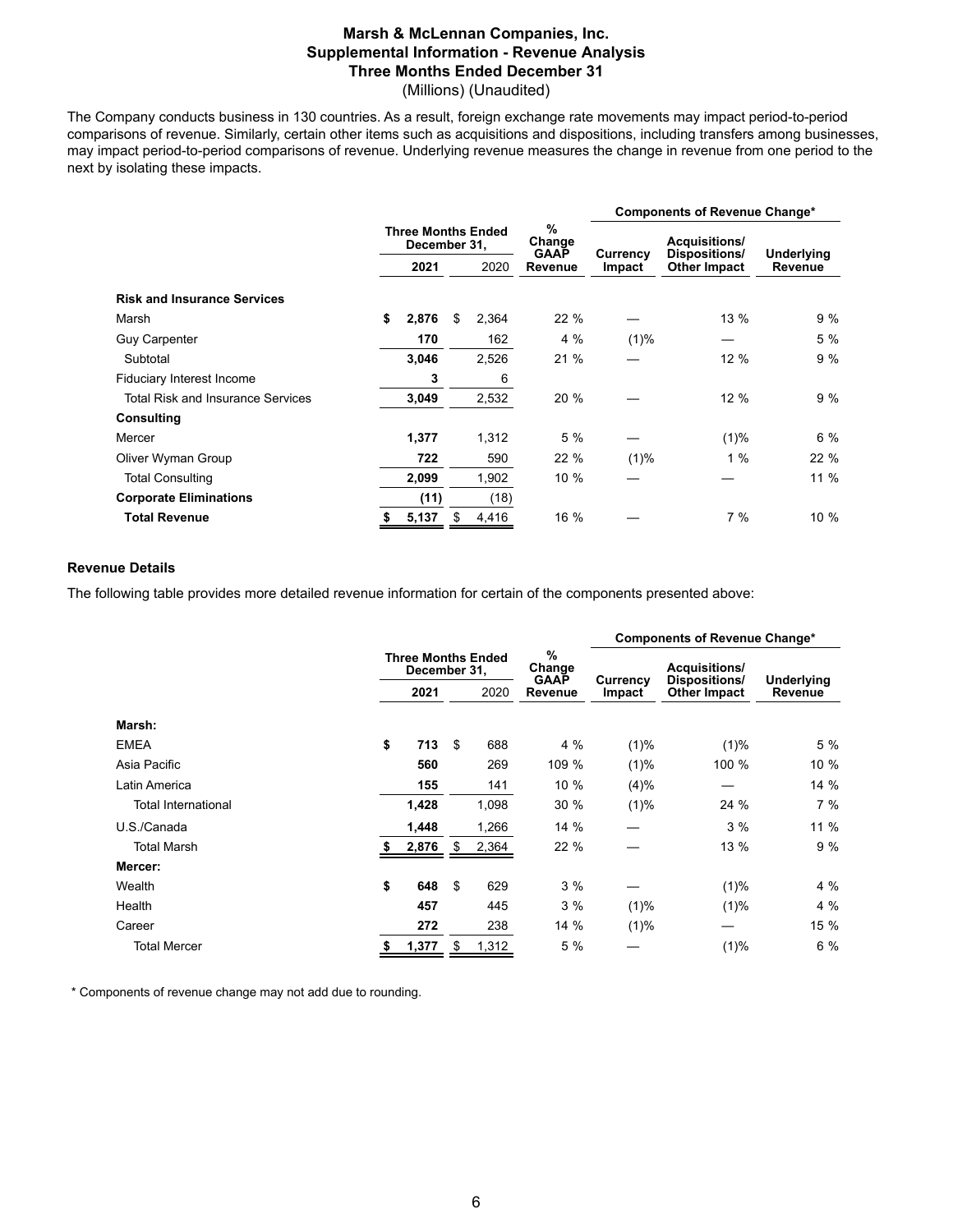#### **Marsh & McLennan Companies, Inc. Supplemental Information - Revenue Analysis Twelve Months Ended December 31** (Millions) (Unaudited)

The Company conducts business in 130 countries. As a result, foreign exchange rate movements may impact period-to-period comparisons of revenue. Similarly, certain other items such as acquisitions and dispositions, including transfers among businesses, may impact period-to-period comparisons of revenue. Underlying revenue measures the change in revenue from one period to the next by isolating these impacts.

|                                          |              |                                            |                            |          | <b>Components of Revenue Change*</b> |            |
|------------------------------------------|--------------|--------------------------------------------|----------------------------|----------|--------------------------------------|------------|
|                                          |              | <b>Twelve Months Ended</b><br>December 31, | %<br>Change<br><b>GAAP</b> | Currency | Acquisitions/<br>Dispositions/       | Underlying |
|                                          | 2021         | 2020                                       | Revenue                    | Impact   | <b>Other Impact</b>                  | Revenue    |
| <b>Risk and Insurance Services</b>       |              |                                            |                            |          |                                      |            |
| Marsh                                    | \$<br>10,203 | 8.595<br>\$                                | 19 %                       | 2%       | $6\%$                                | 11 %       |
| <b>Guy Carpenter</b>                     | 1,867        | 1,696                                      | $10\%$                     | 1%       |                                      | 9%         |
| Subtotal                                 | 12,070       | 10,291                                     | 17%                        | 2%       | 5 %                                  | 11 %       |
| Fiduciary Interest Income                | 15           | 46                                         |                            |          |                                      |            |
| <b>Total Risk and Insurance Services</b> | 12,085       | 10,337                                     | 17%                        | 2%       | 5 %                                  | 10 %       |
| Consulting                               |              |                                            |                            |          |                                      |            |
| Mercer                                   | 5,254        | 4,928                                      | 7 %                        | 3%       | (1)%                                 | 5 %        |
| Oliver Wyman Group                       | 2,535        | 2,048                                      | 24 %                       | 2%       |                                      | 21 %       |
| <b>Total Consulting</b>                  | 7,789        | 6,976                                      | 12 %                       | 3%       |                                      | 10 %       |
| <b>Corporate Eliminations</b>            | (54)         | (89)                                       |                            |          |                                      |            |
| <b>Total Revenue</b>                     | 19,820<br>S  | 17,224                                     | 15 %                       | 2%       | 3%                                   | 10 %       |

#### **Revenue Details**

The following table provides more detailed revenue information for certain of the components presented above:

|                            |    |                                            |    |       |                               | <b>Components of Revenue Change*</b> |                                |            |  |  |  |  |  |
|----------------------------|----|--------------------------------------------|----|-------|-------------------------------|--------------------------------------|--------------------------------|------------|--|--|--|--|--|
|                            |    | <b>Twelve Months Ended</b><br>December 31, |    |       | $\%$<br>Change<br><b>GAAP</b> | <b>Currency</b>                      | Acquisitions/<br>Dispositions/ | Underlying |  |  |  |  |  |
|                            |    | 2021                                       |    | 2020  | Revenue                       | Impact                               | <b>Other Impact</b>            | Revenue    |  |  |  |  |  |
| Marsh:                     |    |                                            |    |       |                               |                                      |                                |            |  |  |  |  |  |
| <b>EMEA</b>                | \$ | 2,946                                      | \$ | 2,575 | 14 %                          | 4 %                                  | 1%                             | 9%         |  |  |  |  |  |
| Asia Pacific               |    | 1,462                                      |    | 1,059 | 38 %                          | 4 %                                  | 25 %                           | 9%         |  |  |  |  |  |
| Latin America              |    | 453                                        |    | 424   | 7%                            | (2)%                                 |                                | 9%         |  |  |  |  |  |
| <b>Total International</b> |    | 4,861                                      |    | 4,058 | 20 %                          | 4 %                                  | 7%                             | 9 %        |  |  |  |  |  |
| U.S./Canada                |    | 5,342                                      |    | 4,537 | 18 %                          | 1%                                   | 4%                             | 13 %       |  |  |  |  |  |
| <b>Total Marsh</b>         |    | 10,203                                     | -5 | 8,595 | 19 %                          | 2%                                   | 6%                             | 11 %       |  |  |  |  |  |
| Mercer:                    |    |                                            |    |       |                               |                                      |                                |            |  |  |  |  |  |
| Wealth                     | \$ | 2,509                                      | \$ | 2,348 | 7%                            | 4 %                                  | (1)%                           | 4%         |  |  |  |  |  |
| Health                     |    | 1,855                                      |    | 1.793 | 3%                            | 1%                                   | (1)%                           | 3%         |  |  |  |  |  |
| Career                     |    | 890                                        |    | 787   | 13 %                          | 2%                                   |                                | 12 %       |  |  |  |  |  |
| <b>Total Mercer</b>        |    | 5,254                                      | \$ | 4,928 | 7%                            | 3%                                   | (1)%                           | 5 %        |  |  |  |  |  |

\* Components of revenue change may not add due to rounding.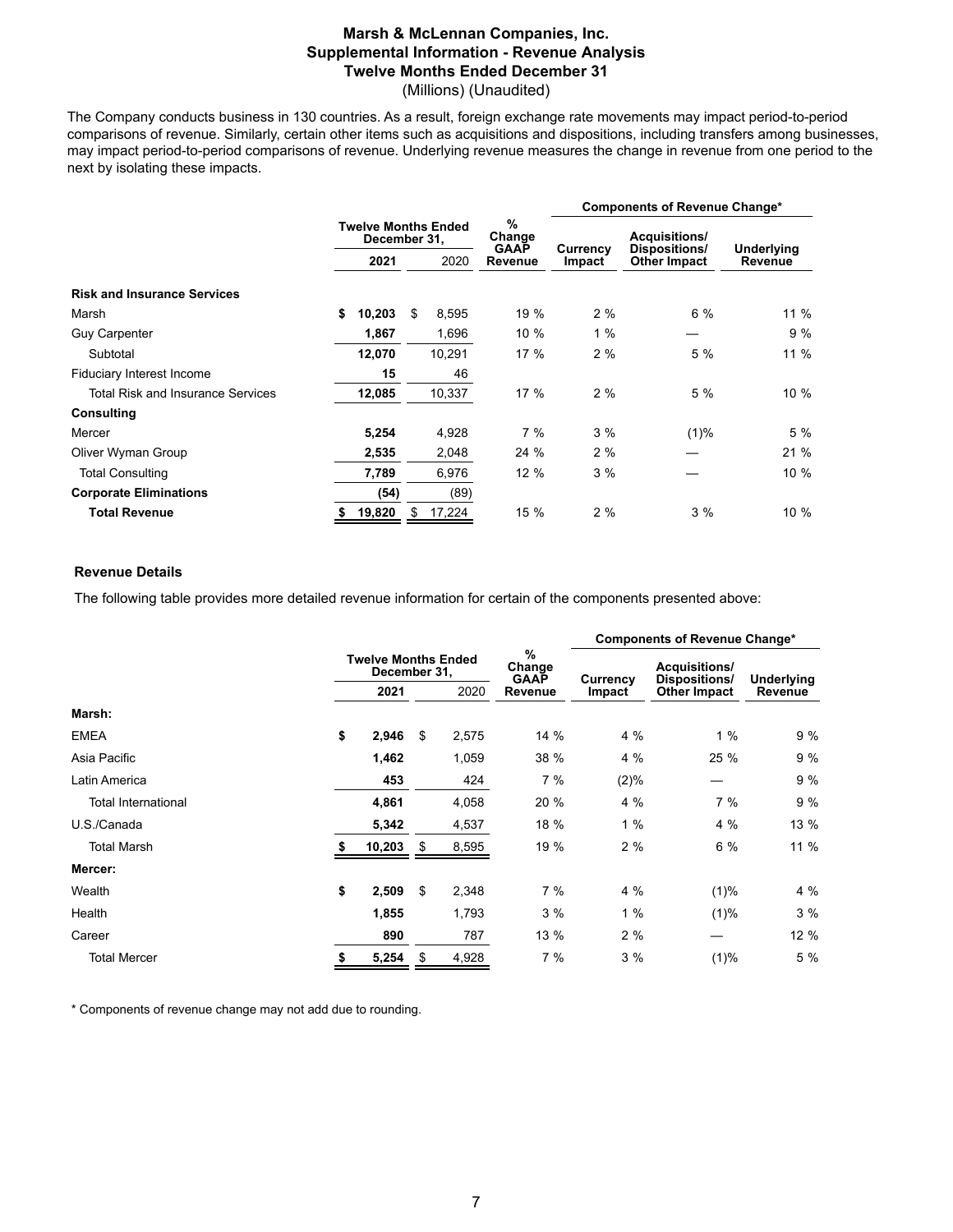#### **Marsh & McLennan Companies, Inc. Reconciliation of Non-GAAP Measures Three Months Ended December 31** (Millions) (Unaudited)

#### **Overview**

The Company reports its financial results in accordance with accounting principles generally accepted in the United States (referred to in this release as in accordance with "GAAP" or "reported" results). The Company also refers to and presents certain additional non-GAAP financial measures, within the meaning of Regulation G in accordance<br>with the Securities Exchange Act of 1934. These measur *earnings per share (EPS)*. The Company has included reconciliations of these non-GAAP financial measures to the most directly comparable financial measure calculated in accordance with GAAP in the following tables.

The Company believes these non-GAAP financial measures provide useful supplemental information that enables investors to better compare the Company's performance across periods. Management also uses these measures internally to assess the operating performance of its businesses, to assess performance for employee compensation, and to decide how to allocate resources. However, investors should not consider these non-GAAP measures in isolation from, or as a substitute for, the financial information that the Company reports in accordance with GAAP. The Company's non-GAAP measures include adjustments that reflect how management views its businesses, and may differ from similarly titled non-GAAP measures presented by other companies.

#### **Adjusted Operating Income (Loss) and Adjusted Operating Margin**

*Adjusted operating income (loss)* is calculated by excluding the impact of certain noteworthy items from the Company's GAAP operating income (loss). The following tables identify these noteworthy items and reconcile *adjusted operating income (loss*) to GAAP operating income (loss), on a consolidated and reportable segment basis, for the<br>three and twelve month periods ended December 31, 20 December 31, 2021 and 2020, *adjusted operating margin* is calculated by dividing the sum of *adjusted operating income* and identified intangible asset amortization by consolidated or segment adjusted revenue.

|                                                  | <b>Risk &amp; Insurance</b><br><b>Services</b> |    | <b>Consulting</b> | Corporate/<br><b>Eliminations</b> | <b>Total</b> |
|--------------------------------------------------|------------------------------------------------|----|-------------------|-----------------------------------|--------------|
| Three Months Ended December 31, 2021             |                                                |    |                   |                                   |              |
| <b>Operating income (loss)</b>                   | 667                                            |    | 395               | $(76)$ \$                         | 986          |
| <b>Operating margin</b>                          | 21.9 %                                         |    | 18.8 %            | N/A                               | 19.2 %       |
| Add (deduct) impact of noteworthy items:         |                                                |    |                   |                                   |              |
| Restructuring, excluding JLT (a)                 | 19                                             |    | 4                 | 12                                | 35           |
| Changes in contingent consideration (b)          | 45                                             |    | 1                 |                                   | 46           |
| JLT integration and restructuring costs (c)      | 15                                             |    | 15                | $\mathbf{2}$                      | 32           |
| JLT acquisition-related costs and other (d)      | 45                                             |    | 1                 |                                   | 46           |
| JLT legacy E&O provision (e)                     |                                                |    | (6)               |                                   | (6)          |
| Legal claims (f)                                 | 33                                             |    |                   |                                   | 33           |
| Gain on consolidation of business (g)            | (267)                                          |    |                   |                                   | (267)        |
| <b>Operating income adjustments</b>              | (110)                                          |    | 15                | 14                                | (81)         |
| Adjusted operating income (loss)                 | \$<br>557                                      | \$ | 410               | \$<br>(62)                        | \$<br>905    |
| Total identified intangible amortization expense | \$<br>73                                       | \$ | 14                | \$<br>—                           | \$<br>87     |
| Adjusted operating margin                        | 22.7 %                                         |    | 20.2 %            | N/A                               | 20.4 %       |
| Three Months Ended December 31, 2020             |                                                |    |                   |                                   |              |
| <b>Operating income (loss)</b>                   | 463                                            |    | 179               | \$<br>$(71)$ \$                   | 571          |
| <b>Operating margin</b>                          | 18.3 %                                         |    | 9.4 %             | N/A                               | 12.9 %       |
| Add (deduct) impact of noteworthy items:         |                                                |    |                   |                                   |              |
| Restructuring, excluding JLT (a)                 | 1                                              |    | 37                | 8                                 | 46           |
| Changes in contingent consideration (b)          | 3                                              |    | 1                 |                                   | 4            |
| JLT integration and restructuring costs (c)      | 46                                             |    | 20                | 4                                 | 70           |
| JLT acquisition-related costs and other (d)      | 11                                             |    | 1                 |                                   | 13           |
| JLT legacy E&O provision (e)                     |                                                |    | 161               |                                   | 161          |
| Disposal of businesses (h)                       | 1                                              |    | (11)              |                                   | (10)         |
| Other                                            |                                                |    | (1)               | 1                                 |              |
| <b>Operating income adjustments</b>              | 62                                             |    | 208               | 14                                | 284          |
| Adjusted operating income (loss)                 | \$<br>525                                      | \$ | 387               | \$<br>(57)                        | \$<br>855    |
| Total identified intangible amortization expense | \$<br>70                                       | \$ | 16                | \$                                | \$<br>86     |
| Adjusted operating margin                        | 23.5 %                                         |    | 21.4 %            | N/A                               | 21.3 %       |

(a) Primarily includes restructuring expenses associated with the Company's global information technology and HR functions and adjustments to restructuring liabilities for future rent under non-cancellable leases. RIS in 2021 also includes costs related to a Marsh operational excellence program to improve efficiencies and client service. Consulting charges in 2020 reflect severance and real estate exit costs related to the Mercer restructuring program completed in 2020.

(b) Primarily includes the change in fair value of contingent consideration related to acquisitions and dispositions as measured each quarter.

(c) Includes costs incurred for staff reductions, lease related exit costs, technology and consulting costs related to the JLT integration.

(d) Includes retention and legal charges related to the acquisition of JLT.

(e) Reflects recoveries under indemnities for a legacy JLT E&O matter relating to suitability of advice provided to individuals for defined benefit pension transfers in the U.K. For the year-ended 2021, there was a reduction of \$69 million in the liability including recoveries, following an increase of \$161 million in the recorded liability related to this matter in 2020.

(f) Settlement charges and legal costs related to strategic recruiting.

(g) Reflects a gain from the fair value re-measurement of the Company's previously held equity method investment in Marsh India upon the Company increasing its ownership interest from 49% to 92%. The gain is reflected in revenue and excluded from underlying revenue calculations and adjusted operating margin.

(h) Consulting in 2020 includes a contingent gain adjustment, included in revenue from Mercer's U.S. large market health and defined benefit administration business sold in 2019. This amount is removed from GAAP revenue in the calculation of adjusted operating margin.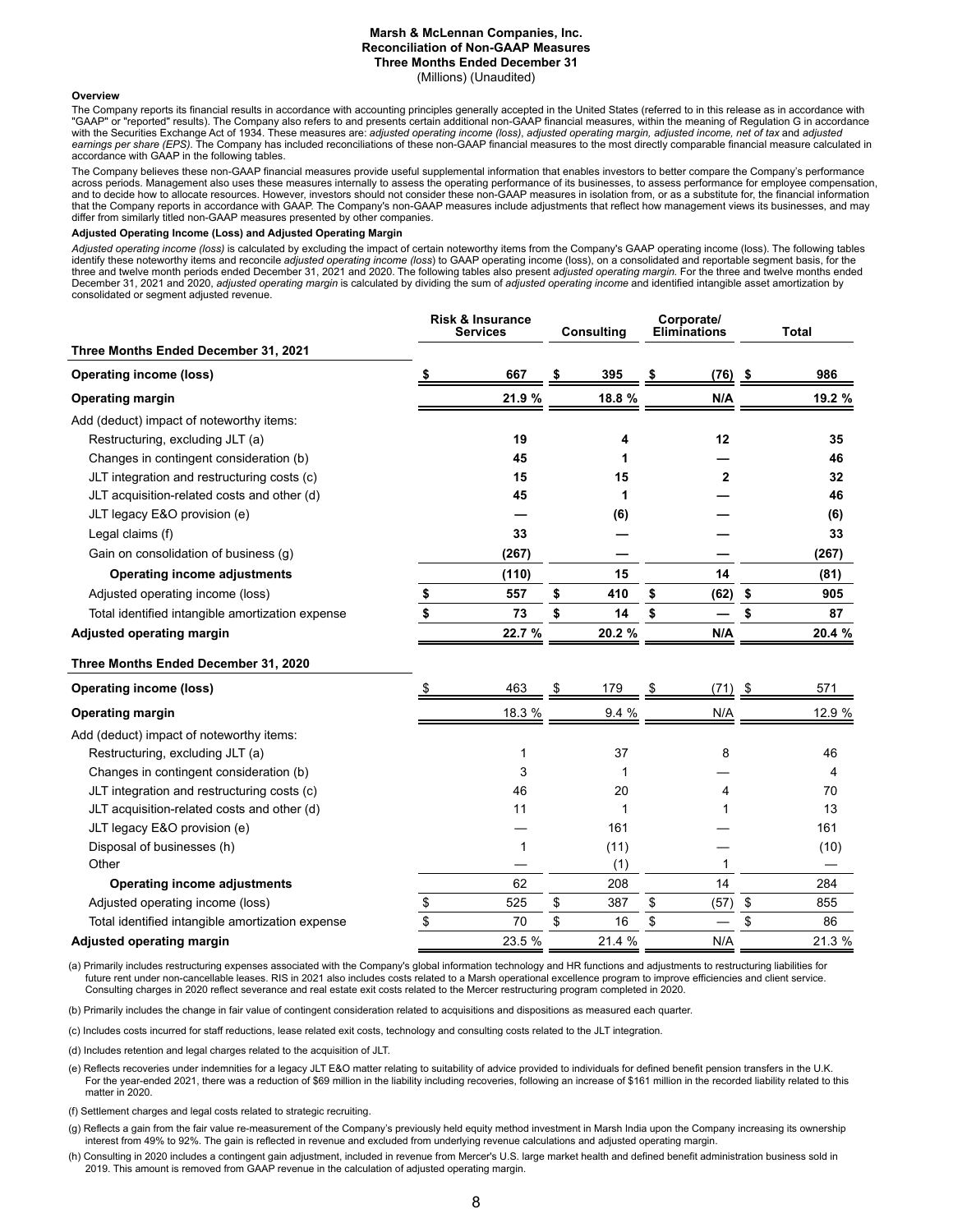#### **Marsh & McLennan Companies, Inc. Reconciliation of Non-GAAP Measures Twelve Months Ended December 31** (Millions) (Unaudited)

|                                                                             |     | <b>Risk &amp; Insurance</b><br><b>Services</b> | <b>Consulting</b> | Corporate/<br><b>Eliminations</b> |              |    | <b>Total</b> |
|-----------------------------------------------------------------------------|-----|------------------------------------------------|-------------------|-----------------------------------|--------------|----|--------------|
| Twelve Months Ended December 31, 2021                                       |     |                                                |                   |                                   |              |    |              |
| <b>Operating income (loss)</b>                                              | \$. | 3,080                                          | \$<br>1,504       |                                   | (272)        | \$ | 4,312        |
| <b>Operating margin</b>                                                     |     | 25.5 %                                         | 19.3 %            |                                   | N/A          |    | 21.8 %       |
| Add (deduct) impact of noteworthy items:                                    |     |                                                |                   |                                   |              |    |              |
| Restructuring, excluding JLT (a)<br>Changes in contingent consideration (b) |     | 31<br>63                                       | 12<br>(3)         |                                   | 27<br>(3)    |    | 70<br>57     |
| JLT integration and restructuring costs (c)                                 |     | 53                                             | 36                |                                   | 4            |    | 93           |
| JLT acquisition-related costs and other (d)                                 |     | 77                                             | 3                 |                                   | 1            |    | 81           |
| JLT legacy E&O provision (e)                                                |     |                                                | (69)              |                                   |              |    | (69)         |
| Legal claims (f)                                                            |     | 60                                             |                   |                                   | $\mathbf{2}$ |    | 62           |
| Gain on consolidation of business (g)                                       |     | (267)                                          |                   |                                   |              |    | (267)        |
| Disposal of businesses (h)                                                  |     | (52)                                           | 3                 |                                   |              |    | (49)         |
| <b>Operating income adjustments</b>                                         |     | (35)                                           | (18)              |                                   | 31           |    | (22)         |
| Adjusted operating income (loss)                                            | \$  | 3,045                                          | \$<br>1,486       | \$                                | (241)        | \$ | 4,290        |
| Total identified intangible amortization expense                            | \$  | 309                                            | \$<br>56          | \$                                |              | \$ | 365          |
| <b>Adjusted operating margin</b>                                            |     | 28.5 %                                         | 19.8 %            |                                   | N/A          |    | 23.9 %       |
| Twelve Months Ended December 31, 2020                                       |     |                                                |                   |                                   |              |    |              |
| <b>Operating income (loss)</b>                                              |     | 2,346                                          | \$<br>994         | \$                                | (274)        |    | 3,066        |
| <b>Operating margin</b>                                                     |     | 22.7 %                                         | 14.3 %            |                                   | N/A          |    | 17.8 %       |
| Add (deduct) impact of noteworthy items:                                    |     |                                                |                   |                                   |              |    |              |
| Restructuring, excluding JLT (a)                                            |     | 3                                              | 54                |                                   | 32           |    | 89           |
| Changes in contingent consideration (b)                                     |     | 25                                             | (1)               |                                   | 2            |    | 26           |
| JLT integration and restructuring costs (c)                                 |     | 171                                            | 51                |                                   | 29           |    | 251          |
| JLT acquisition-related costs and other (d)                                 |     | 50                                             | 3                 |                                   | 1            |    | 54           |
| JLT legacy E&O provision (e)                                                |     |                                                | 161               |                                   |              |    | 161          |
| Disposal of businesses (h)                                                  |     | 7                                              | (15)              |                                   |              |    | (8)          |
| Other                                                                       |     | 5                                              |                   |                                   |              |    | 5            |
| <b>Operating income adjustments</b>                                         |     | 261                                            | 253               |                                   | 64           |    | 578          |
| Adjusted operating income (loss)                                            | \$  | 2,607                                          | \$<br>1,247       | \$                                | (210)        | \$ | 3,644        |
| Total identified intangible amortization expense                            | \$  | 292                                            | \$<br>59          | \$                                |              | \$ | 351          |
| <b>Adjusted operating margin</b>                                            |     | 28.0 %                                         | 18.8 %            |                                   | N/A          |    | 23.2 %       |

(a) Primarily includes restructuring expenses associated with the Company's global information technology and HR functions and adjustments to restructuring liabilities for future rent under non-cancellable leases. RIS in 2021 also includes costs related to a Marsh operational excellence program to improve efficiencies and client service. Consulting charges in 2020 reflect severance and real estate exit costs related to the Mercer restructuring program completed in 2020.

(b) Primarily includes the change in fair value of contingent consideration related to acquisitions and dispositions as measured each quarter.

(c) Includes costs incurred for staff reductions, lease related exit costs, technology and consulting costs related to the JLT integration.

(d) Includes retention and legal charges related to the acquisition of JLT.

(e) For the year-ended 2021, there was a reduction of \$69 million in the liability including recoveries under indemnities for a legacy JLT E&O matter relating to suitability of advice provided to individuals for defined benefit pension transfers in the U.K. The Company increased the recorded liability by \$161 million related to this matter in 2020.

(f) Settlement charges and legal costs related to strategic recruiting.

(g) Reflects a gain from the fair value re-measurement of the Company's previously held equity method investment in Marsh India upon the Company increasing its ownership interest from 49% to 92%. The gain is reflected in revenue and excluded from underlying revenue calculations and adjusted operating margin.

(h) Primarily reflects a gain on the sale of the U.K. commercial networks business that provided broking and back-office solutions for small independent brokers during the second quarter of 2021. 2020 reflects a net loss on disposal of specialty businesses sold in the U.S., U.K. and Canada. Consulting in 2020<br>includes a contingent gain adjustment from Mercer's U.S. large market he reflected as an increase or decrease of other revenue, which is reflected as part of revenue in the consolidated statements of income. These items are removed from GAAP revenue in the calculation of adjusted operating margin.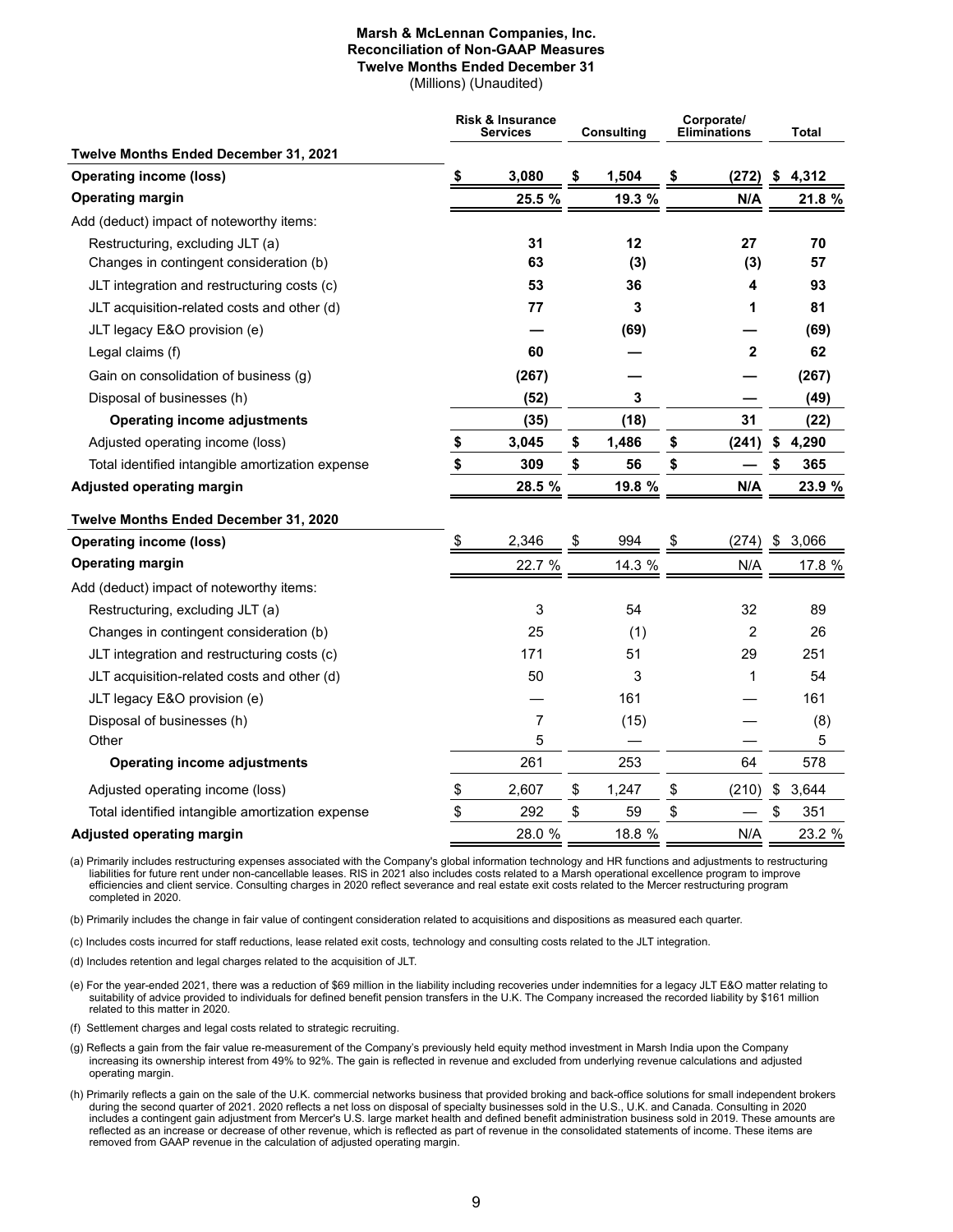#### **Marsh & McLennan Companies, Inc. Reconciliation of Non-GAAP Measures Three and Twelve Months Ended December 31** (Unaudited)

*Adjusted income, net of tax* is calculated as the Company's GAAP income from continuing operations, adjusted to reflect the after tax impact of the operating income adjustments in the preceding tables and the additional items listed below. *Adjusted EPS* is calculated by dividing the Company's *adjusted income, net of tax*, by average number of shares outstanding-diluted for the relevant period. The following tables reconcile *adjusted income, net of tax* to GAAP income from continuing operations and *adjusted EPS* to GAAP EPS for the three and twelve month periods ended December 31, 2021 and 2020.

|                                                          |            |        | <b>Three Months Ended</b><br>December 31, 2021 |                        | <b>Three Months Ended</b><br>December 31, 2020 |        |    |     |    |                        |  |
|----------------------------------------------------------|------------|--------|------------------------------------------------|------------------------|------------------------------------------------|--------|----|-----|----|------------------------|--|
| (In millions, except per share data)                     |            | Amount |                                                | Adjusted<br><b>EPS</b> |                                                | Amount |    |     |    | Adjusted<br><b>EPS</b> |  |
| Net income before non-controlling interests, as reported |            | \$     | 807                                            |                        |                                                |        | \$ | 379 |    |                        |  |
| Less: Non-controlling interest, net of tax               |            |        | 4                                              |                        |                                                |        |    | 5   |    |                        |  |
| Subtotal                                                 |            | ъ      | 803                                            | 1.57                   |                                                |        | \$ | 374 | S. | 0.73                   |  |
| Operating income adjustments                             | (81)<br>\$ |        |                                                |                        | \$                                             | 284    |    |     |    |                        |  |
| Investments adjustment (a)                               | (4)        |        |                                                |                        |                                                | (14)   |    |     |    |                        |  |
| Pension settlement charges (b)                           | 3          |        |                                                |                        |                                                | 3      |    |     |    |                        |  |
| Income tax effect of adjustments (c)                     | (33)       |        |                                                |                        |                                                | (35)   |    |     |    |                        |  |
| Impact of U.K. tax rate change (d)                       | 5          |        |                                                |                        |                                                |        |    |     |    |                        |  |
|                                                          |            |        | (110)                                          | (0.21)                 |                                                |        |    | 238 |    | 0.46                   |  |
| Adjusted income, net of tax                              |            |        | 693                                            | 1.36                   |                                                |        | \$ | 612 |    | 1.19                   |  |

|                                                          |    |        |    | <b>Twelve Months Ended</b><br>December 31, 2021 | Twelve Months Ended<br>December 31, 2020 |      |    |      |         |   |                        |
|----------------------------------------------------------|----|--------|----|-------------------------------------------------|------------------------------------------|------|----|------|---------|---|------------------------|
| (In millions, except per share data)                     |    | Amount |    |                                                 | <b>Adiusted</b><br><b>EPS</b>            |      |    |      | Amount  |   | Adiusted<br><b>EPS</b> |
| Net income before non-controlling interests, as reported |    |        | \$ | 3,174                                           |                                          |      |    |      | \$2.046 |   |                        |
| Less: Non-controlling interest, net of tax               |    |        |    | 31                                              |                                          |      |    |      | 30      |   |                        |
| Subtotal                                                 |    |        | S  | 3,143                                           |                                          | 6.13 |    |      | \$2.016 | Ж | 3.94                   |
| Operating income adjustments                             | \$ | (22)   |    |                                                 |                                          |      | \$ | 578  |         |   |                        |
| Investments adjustment (a)                               |    | (6)    |    |                                                 |                                          |      |    | 28   |         |   |                        |
| Pension settlement charges (b)                           |    | 5      |    |                                                 |                                          |      |    | 3    |         |   |                        |
| Income tax effect of adjustments (c)                     |    | (64)   |    |                                                 |                                          |      |    | (85) |         |   |                        |
| Impact of U.K. tax rate change (d)                       |    | 110    |    |                                                 |                                          |      |    |      |         |   |                        |
|                                                          |    |        |    | 23                                              |                                          | 0.04 |    |      | 524     |   | 1.03                   |
| Adjusted income, net of tax                              |    |        |    | 3,166                                           |                                          | 6.17 |    |      | \$2,540 |   | 4.97                   |

(a) Represents mark-to-market (gains) losses primarily related to the Company's investment in Alexander Forbes ("AF").

(b) Charges resulting from lump sum pension settlements elected by participants.

(c) For items with an income tax impact, the tax effect was calculated using an effective tax rate based on the tax jurisdiction for each item.

(d) Reflects the re-measurement of the Company's U.K. deferred tax assets and liabilities upon enactment of legislation that increased the corporate income tax rate applicable to U.K. based entities from 19% to 25%, effective April 1, 2023.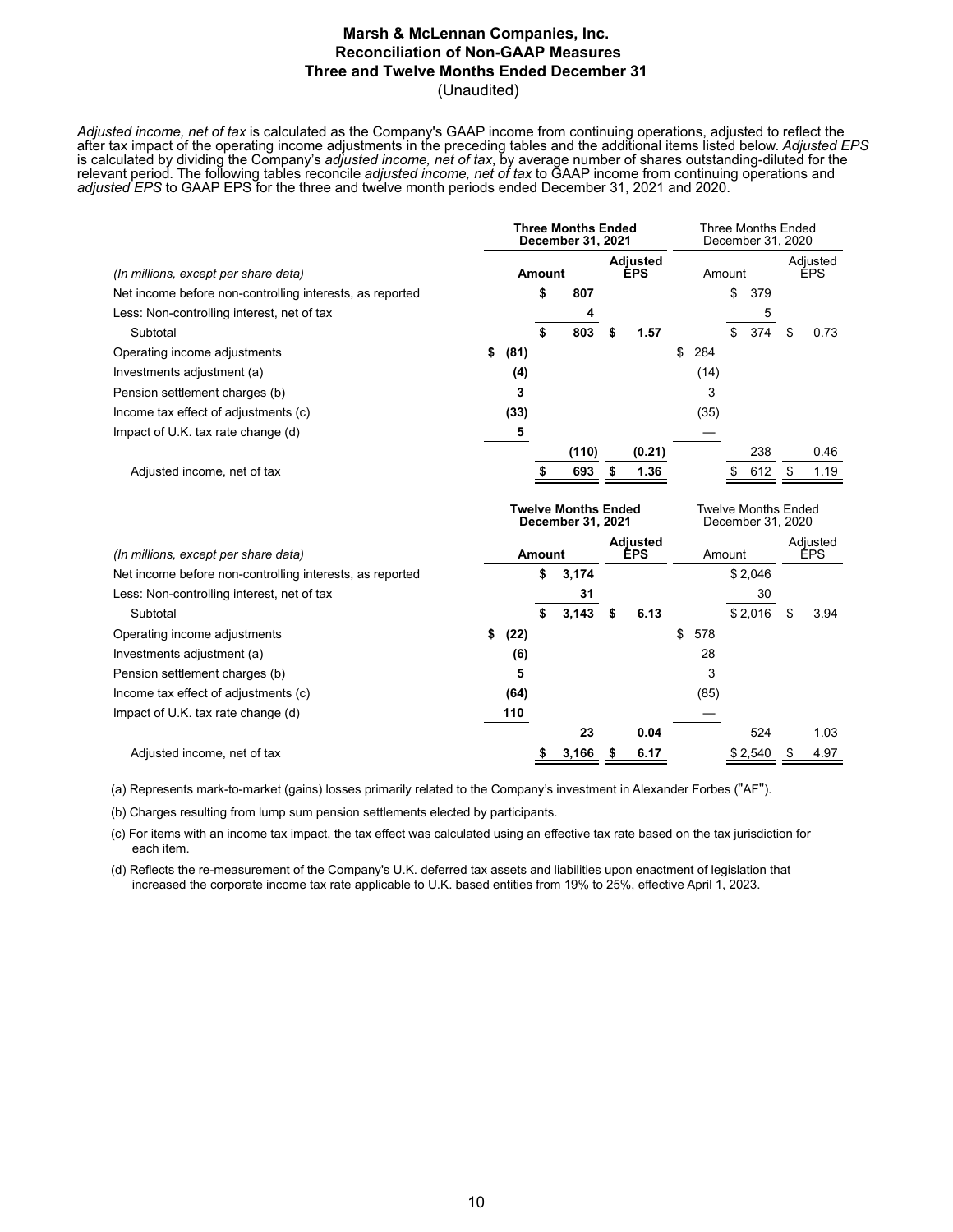# **Marsh & McLennan Companies, Inc. Supplemental Information Three and Twelve Months Ended December 31**

(Millions) (Unaudited)

| <b>Three Months Ended</b><br>December 31, |       |    |       |    | <b>Twelve Months Ended</b><br>December 31, |    |        |  |  |  |
|-------------------------------------------|-------|----|-------|----|--------------------------------------------|----|--------|--|--|--|
|                                           | 2021  |    | 2020  |    | 2021                                       |    | 2020   |  |  |  |
|                                           |       |    |       |    |                                            |    |        |  |  |  |
| \$                                        | 2,905 | \$ | 2,650 | \$ | 11,425                                     | \$ | 10,129 |  |  |  |
|                                           | 1,246 |    | 1,195 |    | 4,083                                      |    | 4,029  |  |  |  |
| \$                                        | 4,151 | \$ | 3,845 | \$ | 15,508                                     | \$ | 14,158 |  |  |  |
| \$                                        | 91    | \$ | 108   | \$ | 382                                        | \$ | 390    |  |  |  |
|                                           | 87    |    | 86    |    | 365                                        |    | 351    |  |  |  |
| \$                                        | 178   | \$ | 194   | \$ | 747                                        | \$ | 741    |  |  |  |
| \$                                        | 3     | \$ | 3     | \$ | 32                                         | \$ | 28     |  |  |  |
|                                           |       |    |       |    |                                            |    |        |  |  |  |
| \$                                        | 1,630 | \$ | 1,456 | \$ | 6,506                                      | \$ | 5,690  |  |  |  |
|                                           | 752   |    | 613   |    | 2,499                                      |    | 2,301  |  |  |  |
| \$                                        | 2,382 | \$ | 2,069 | \$ | 9,005                                      | \$ | 7,991  |  |  |  |
| \$                                        | 44    | \$ | 62    | \$ | 196                                        | \$ | 208    |  |  |  |
|                                           | 73    |    | 70    |    | 309                                        |    | 292    |  |  |  |
| \$                                        | 117   | \$ | 132   | \$ | 505                                        | \$ | 500    |  |  |  |
|                                           |       |    |       |    |                                            |    |        |  |  |  |
| \$                                        | 1,148 | \$ | 1,084 | \$ | 4,435                                      | \$ | 3,995  |  |  |  |
|                                           | 556   |    | 639   |    | 1,850                                      |    | 1,987  |  |  |  |
| \$                                        | 1,704 | \$ | 1,723 | \$ | 6,285                                      | \$ | 5,982  |  |  |  |
| \$                                        | 28    | \$ | 29    | \$ | 115                                        | \$ | 115    |  |  |  |
|                                           | 14    |    | 16    |    | 56                                         |    | 59     |  |  |  |
| \$                                        | 42    | \$ | 45    | \$ | 171                                        | \$ | 174    |  |  |  |
|                                           |       |    |       |    |                                            |    |        |  |  |  |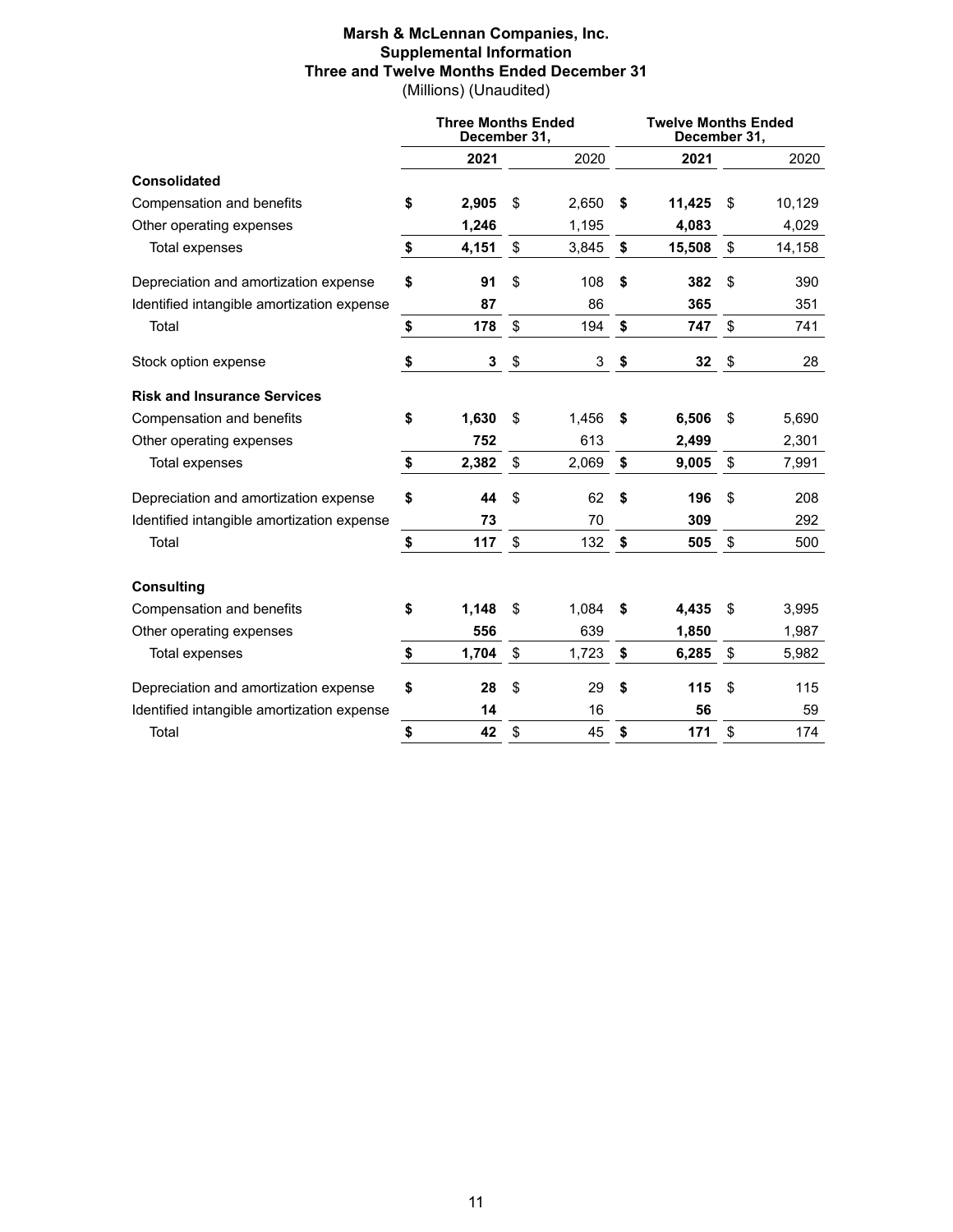#### **Marsh & McLennan Companies, Inc. Consolidated Balance Sheets** (Millions) (Unaudited)

|                                                               | December 31,<br>2021 |         | December 31,<br>2020 |
|---------------------------------------------------------------|----------------------|---------|----------------------|
| <b>ASSETS</b>                                                 |                      |         |                      |
| Current assets:                                               |                      |         |                      |
| Cash and cash equivalents                                     | \$                   | 1,752   | \$<br>2,089          |
| Net receivables                                               |                      | 5,586   | 5,326                |
| Other current assets                                          |                      | 926     | 740                  |
| <b>Total current assets</b>                                   |                      | 8,264   | 8,155                |
| Goodwill and intangible assets                                |                      | 19,127  | 18,216               |
| Fixed assets, net                                             |                      | 847     | 856                  |
| Pension related assets                                        |                      | 2,270   | 1,768                |
| Right of use assets                                           |                      | 1,868   | 1,894                |
| Deferred tax assets                                           |                      | 551     | 702                  |
| Other assets                                                  |                      | 1,461   | 1,458                |
| <b>TOTAL ASSETS</b>                                           | \$                   | 34,388  | \$<br>33,049         |
| <b>LIABILITIES AND EQUITY</b>                                 |                      |         |                      |
| <b>Current liabilities:</b>                                   |                      |         |                      |
| Short-term debt                                               | \$                   | 17      | \$<br>517            |
| Accounts payable and accrued liabilities                      |                      | 3,165   | 3,050                |
| Accrued compensation and employee benefits                    |                      | 2,942   | 2,400                |
| <b>Current lease liabilities</b>                              |                      | 332     | 342                  |
| Accrued income taxes                                          |                      | 198     | 247                  |
| <b>Total current liabilities</b>                              |                      | 6,654   | 6,556                |
| <b>Fiduciary liabilities</b>                                  |                      | 9,622   | 8,585                |
| Less - cash and cash equivalents held in a fiduciary capacity |                      | (9,622) | (8, 585)             |
| Long-term debt                                                |                      | 10,933  | 10,796               |
| Pension, post-retirement and post-employment benefits         |                      | 1,632   | 2,662                |
| Long-term lease liabilities                                   |                      | 1,880   | 1,924                |
| Liabilities for errors and omissions                          |                      | 355     | 366                  |
| <b>Other liabilities</b>                                      |                      | 1,712   | 1,485                |
| <b>Total equity</b>                                           |                      | 11,222  | 9,260                |
| <b>TOTAL LIABILITIES AND EQUITY</b>                           | \$                   | 34,388  | \$<br>33,049         |